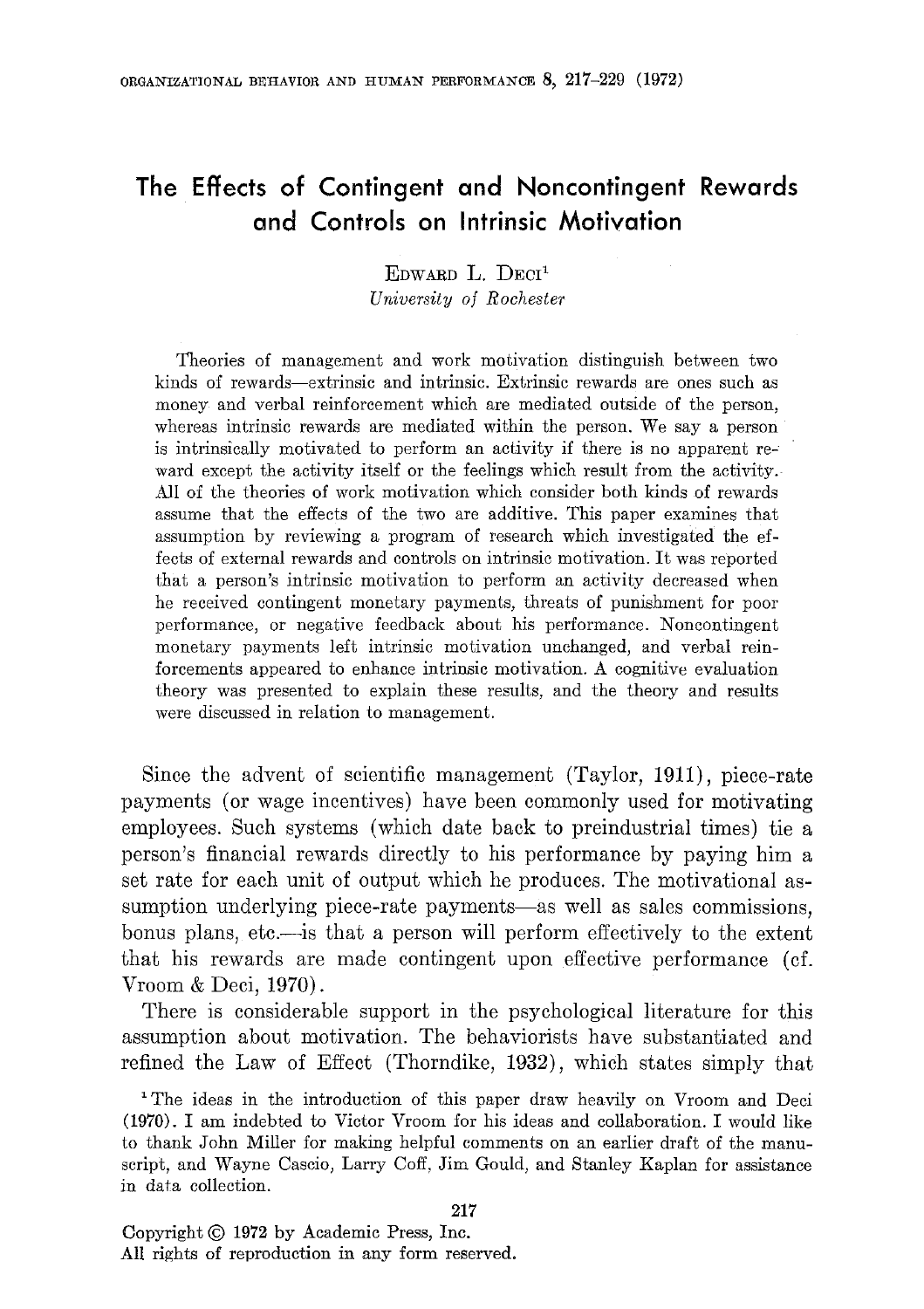when a response is followed by a reinforcement it will have an increased probability of recurrence. Piece-rate payments presumably reinforce the response of producing output and should, therefore, strengthen that response.

The use of piece-rate payments can also be defended by the psychological literature on expectancy theories of motivation (e.g., Vroom, 1964; Atkinson, 1964). The underlying assumption in these theories is that man's behavior is goal directed (Tolman, 1932) ; in other words, man will engage in behavior which he believes will lead him to desired end states. Hence, if someone is working for piece-rate payments, one might expect that he would produce efficiently in order to get substantial wages.

For this motivational system to work effectively, it is necessary that there be clear standards for performance which the workers understand. Then, performance has to be monitored, and rewards must be administered consistently. Further, the output must be quantifiable so that performance can be measured, and jobs should be relatively independent so that a worker has control of his own production rate (for more detail on this, see Vroom & Deci, 1970).

This approach to employee motivation utilizes externally mediated rewards, i.e., rewards administered by someone other than the employee himself. In so doing, the management is attempting to control the employee's behavior so he will do what he is told, in the way and in the amount that he is told.

Although this system seems to have advantages for motivating employees, there are also many limitations to it. Perhaps the most serious is that only certain kinds of reinforcements can be externally mediated. These are tangible rewards including money, promotions, and fringe benefits, as well as verbal or social reinforcements. These rewards can satisfy what Maslow (1943, 1970) has called "lower-order" needs; however, they do not take account of "higher-order" needs for self-esteem and self-actualization (Maslow, 1943, 1970). Many studies have reported that employees consider higher-order needs to be important (e.g., Morse & Weiss, 1955) and that there is a positive relationship between opportunity for self-expression and job satisfaction (Vroom, 1962). It follows then that there are many important motivators of human behavior which are not under the direct control of managers and, therefore, cannot be contingently administered in a system of piece-rate payments.

More recent approaches to management (e.g., Likert, 1961; Argyris, 1957; McGregor, 1960) have assumed that man can be intrinsically motivated to perform effectively; that is, they assume that individuals can be motivated by the job itself and can derive satisfaction from doing the job well. These approaches focus on higher-order needs where the rewards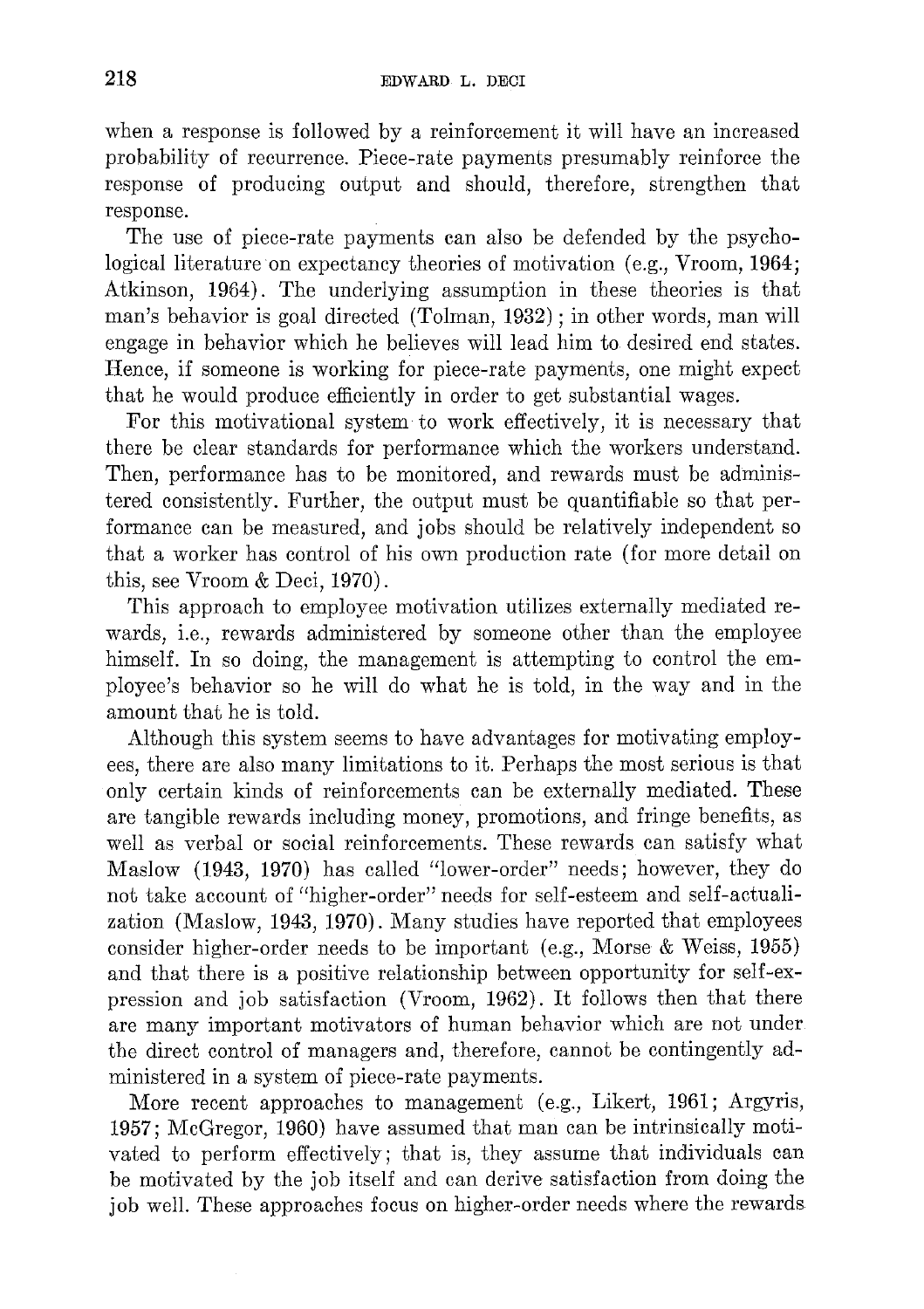are mediated by the person himself, and they stress the importance of getting the worker ego-involved in his work and committed to doing it well.

There are two essential aspects to motivating employees intrinsically. The first involves designing tasks which are interesting and which necessitate creativity and resourcefulness—what White (1959) calls "effectance" motivation--and the second involves allowing workers to have some say in decisions which concern them so they will feel like causal agents in the activities which they engage in. DeOharms (1968) has suggested that man has a need for feelings of personal causation and that the essence of intrinsic motivation is a feeling of free choice and commitment.

The newer participative management theories suggest several means of eliciting intrinsic motivation. Employee participation in decision making is stressed as a means of getting employees more ego-involved. The employees are given a voice in decisions which affect them, and they are given greater latitude in the way they do their jobs. There is less reliance on authority as a control mechanism, and employees are judged by their results. These newer theories also suggest that jobs should be enlarged or enriched so as to be more challenging (cf. Myers, 1970; Lawler, 1969). Leavitt (1962) has suggested that challenging jobs may be even more important than allowing participation in decision making, though the most intrinsically motivating jobs are the ones which have both.

These theorists believe that participative management is the most elfeetive way of achieving high performance (e.g., Likert, 1961) and also more conducive to mentally healthy employees (e.g., Maslow, 1965). There are some experimental results which substantiate that organizations which have implemented these practices are more productive and have higher levels of employee satisfaction (Likert, 1967; Marrow, Bowers, & Seashore, 1967). Further, Kornhauser (1965) found that there is a positive relationship between employees' reports of the degree to which they get to use their special abilities on the job and strong mental health.

Most theories of work motivation (e.g., Porter  $\&$  Lawler, 1968) assume that the effects of these two kinds of rewards--intrinsic and extrinsic- are independent, or additive. This suggests, therefore, that work should be structured to arouse intrinsic motivation and also that workers should be rewarded extrinsically (and contingently) for doing well. It now seems appropriate to examine this assumption of the additivity of the effects of the two kinds of rewards. Are piece-rate payments or other extrinsic reward systems which tie rewards (especially money) to performance com-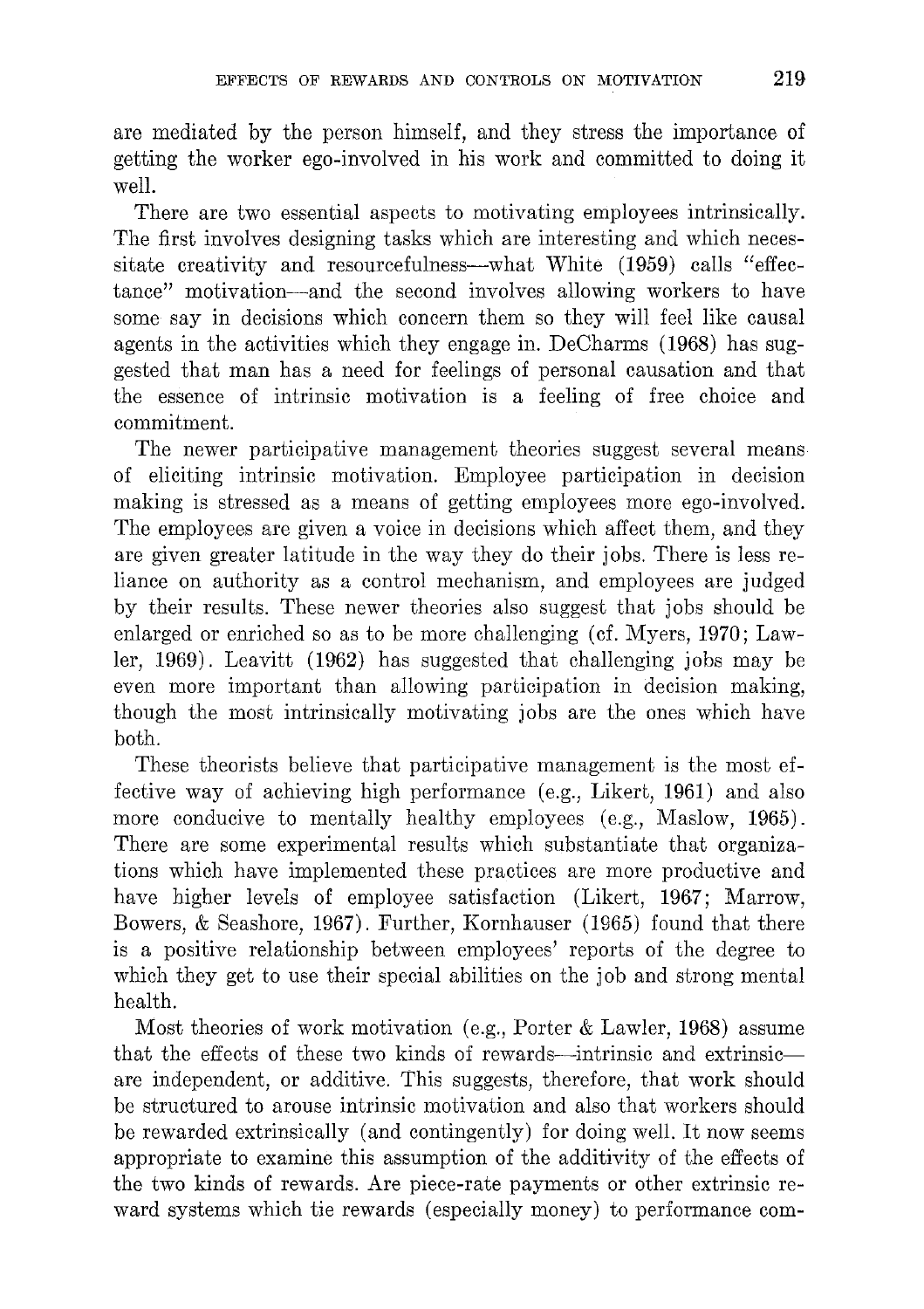patible with participative management, which focuses on intrinsic motivation? That is, will a person's intrinsic motivation to do a job remain unaffected by external rewards?

Two recent papers (Deci, 1971, 1972) have presented evidence that when money was paid to subjects for performing intrinsically motivated activities, and when that money was made contingent on their performance, they were less intrinsically motivated after the experience with money than were subjects who performed the same activity for no pay.

The first paper (Deci, 1971) presents two studies which investigated the effects of contingent payments on intrinsic motivation. The first was a laboratory study in which each subject participated in three one-hour sessions of puzzle-solving. Pilot testing substantiated that the puzzles were indeed intrinsically motivating. Both the experimental group and control group did the same activity (viz., attempt to solve four puzzles) during each of the three sessions. The only difference between the two groups was that the experimental subjects were paid one dollar per puzzle solved during the second session. During each of the three sessions, subjects were left alone in the experimental room for an eight minute "free choice" period. They could work on the puzzles, read magazines, or do whatever they liked, so it was reasoned that if they worked on puzzles when there was no apparent reward and when there were other things to do then they must be intrinsically motivated to perform the activity. Comparisons were then made between the experimental and control groups on the amount of free choice time they spent working on the puzzles in the first and third sessions. The results indicated that there was a significant decrease in the experimental subjects' intrinsic motivation from sessions I to III relative to the controls' intrinsic motivation. In other words, the experimental subjects had lost intrinsic motivation (i.e., they spent less free choice time working on the puzzles) as a result of their experience of doing the activity for pay.

These results were replicated in a controlled field experiment (Deei, 1971) which took place over a 16-week period in a college newspaper. Subjects were staff members who wrote headlines for the college newspaper and who were unaware that an experiment was being performed. As in the laboratory study, subjeets who were paid for their performance (\$.50 per headline written) showed a decrease in intrinsic motivation which was evident as much as eight weeks after the payments had stopped.

The results were again replicated in another laboratory study (Deci, 1972) using a somewhat different experimental paradigm. This general paradigm will now be described in some detail since it was used in several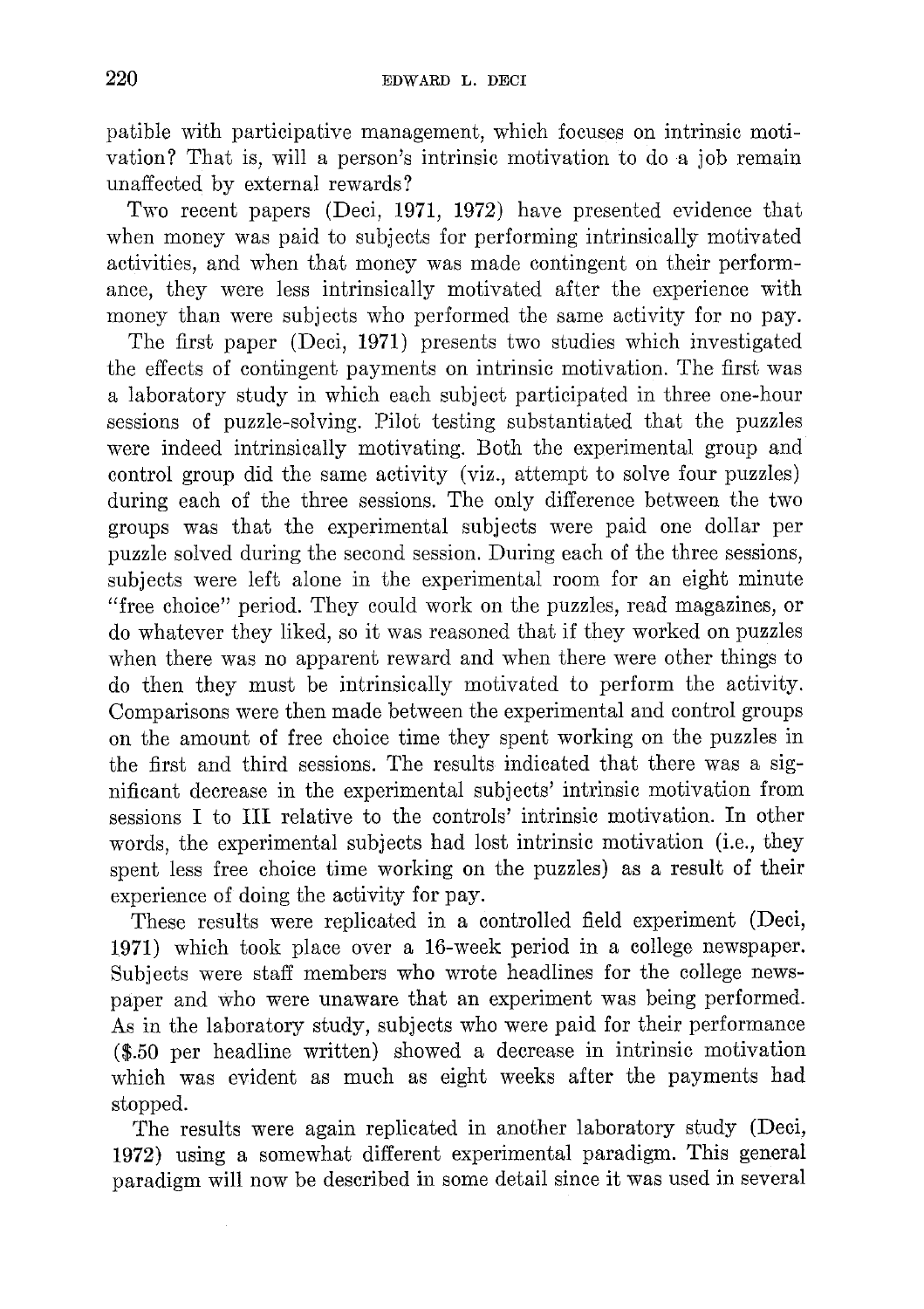investigations, including one which provided data that will be presented for the first time in this paper.

#### GENERAL PARADIGM

Each subject participated for a one-hour session during which he spent most of his time working on a puzzle called Soma. The puzzle is composed of seven different pieces, each of which is made to look like it is three or four one-inch cubes. The pieces can be fitted together to form millions of configurations--only a few of which were used for these experiments.

During a session, the subject was asked to reproduce either three or four configurations which had been drawn on paper for him. The time to complete each configuration was measured with a stop watch, and if a subject were unable to do a configuration within ten minutes he was stopped and told how to do it. This let him know that all the configurations were possible.

When a subject reported to the waiting room he was met by the first experimenter who took him to the experimental room where he was seated at a table. The experimenter then left through a door at the back of the experimental room so that he would be outside the room observing through a one-way window. The subject knew of course that the experimenter was observing him, and he communicated with the experimenter through an intercom.

On the table in front of the subject were the seven puzzle pieces--each with a number on it so that the experimenter could refer to it over the intercom. To the left of the subject was a stack of the configurations that he would be asked to reproduce. To his right were three other configurations. The top one of the three was a sample; the other two will be discussed below. On another table to the subject's right were the microphone, speaker, recent issues of three magazines *(New Yorker, Time,* and *Playboy),* and an ashtray.

When the experimenter got to his position behind the one-way window, he read the instructions to the subject. The subjects were told that this was a study of certain problem-solving concepts, and that they would be asked to solve either three or four puzzle problems (depending on which experiment it was). After the instructions were read, the experimenter told the subject to look at the sample to his right, told him how it could be solved, and allowed about a minute for him to manipulate the pieces and solve it. The subject then worked on the puzzles in turn.

In each of the experiments, the experimental manipulation was made during this puzzle-solving period. Subjects were in one of the following conditions: they were rewarded with money, either contingently or non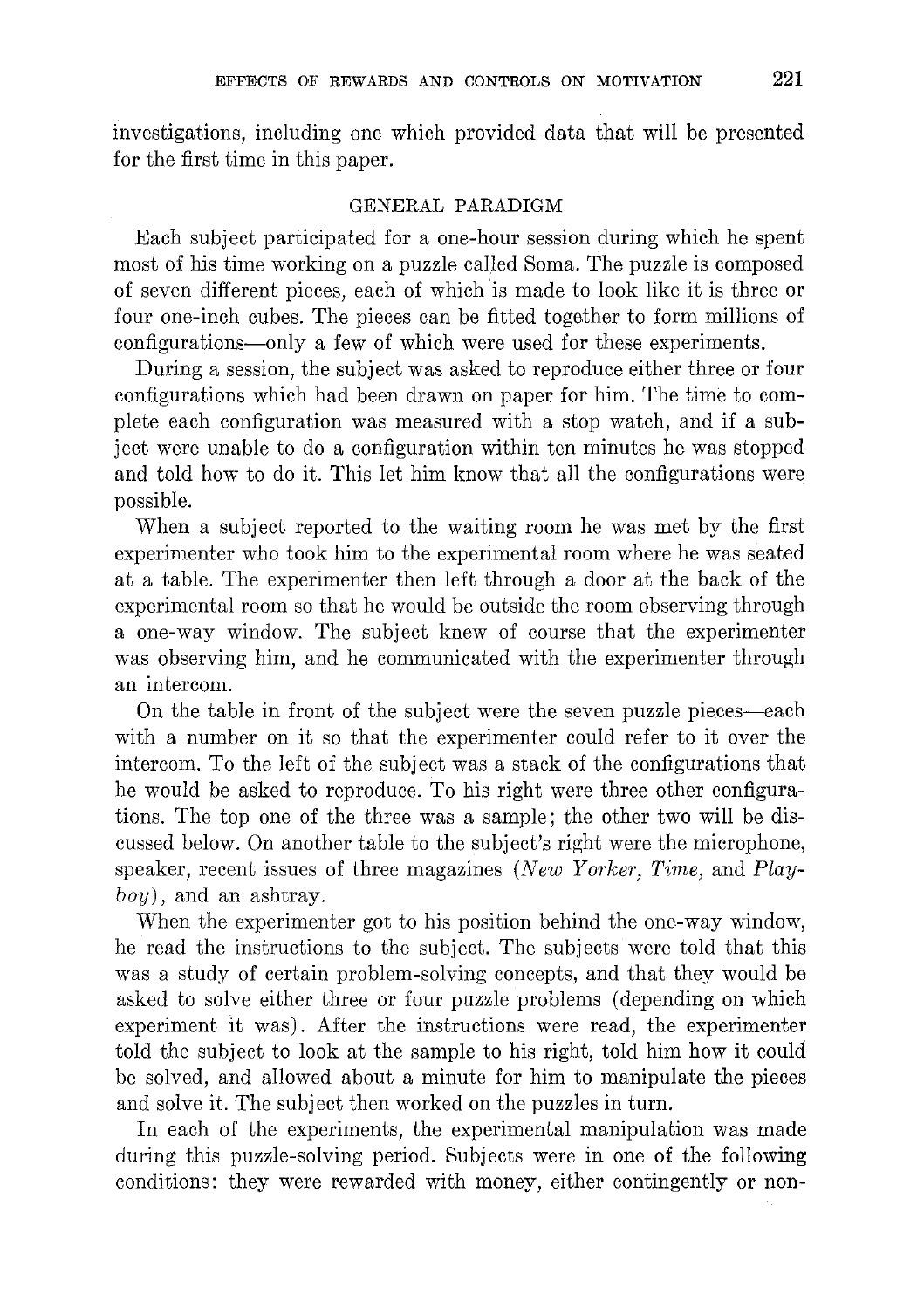contingently; they were threatened with punishment for poor performance; they were given either positive or negative feedback about their performance; or they were control subjects who received no reinforcements, either positive or negative.

To obtain the dependent measure of motivation, the experimenter left his position for a period of eight minutes following the puzzle solving. The pretext was as follows: When a subject had completed the four puzzles, the experimenter said that he had done all the problem solving which he had to do, but there was one more thing which he would be asked to do, and that was to complete a short questionnaire. Since it was an experiment in problem solving, the subject would be asked a few questions about the way he had solved the puzzles. However, there were four different sets of questions, only one of which would be the most appropriate for this subject and that would be determined by how he had done on the puzzles. To select the appropriate set of questions, data from the session would be fed into a computer through a teletype. To do this, the experimenter would have to leave for a short time, five to ten minutes. The subject was told that he could do anything that he liked during that time, but he was asked to stay in the room. The experimenter left his position and entered the experimental room through the back door and exited through the front door. He then climbed a small set of steps outside the room and left the lab area through a door at the top of the stairs. The subject still in the experimental room could hear him climb the stairs and open and close the door.

As the first experimenter left the room, he signalled to a second experimenter to go to the outside of the one-way window to observe the subject. The second experimenter got to his position behind the one-way window through a different door which the subjects did not know existed, and there was no indication that the subiects suspected they were being ohserved during this "free-choice" period.

Hence, the subject was alone in the room and was unaware that he was being observed, so he was free to work on the puzzles, read magazines, or do anything he liked. Intrinsic motivation to perform the task was assumed to be reflected in the amount of time out of the eight minutes which he spent working on the puzzles. It was reasoned that if he worked on the puzzles during this free-choice time when he could do other things, then he must be intrinsically motivated to do the activity. The amount of time out of the eight minutes which the subject spent working on the puzzle was determined by the second experimenter who used a stop watch to record the time. The second experimenter was blind to the condition and to the hypotheses of the experiments.

Since any subject who was unable to do a configuration within the ten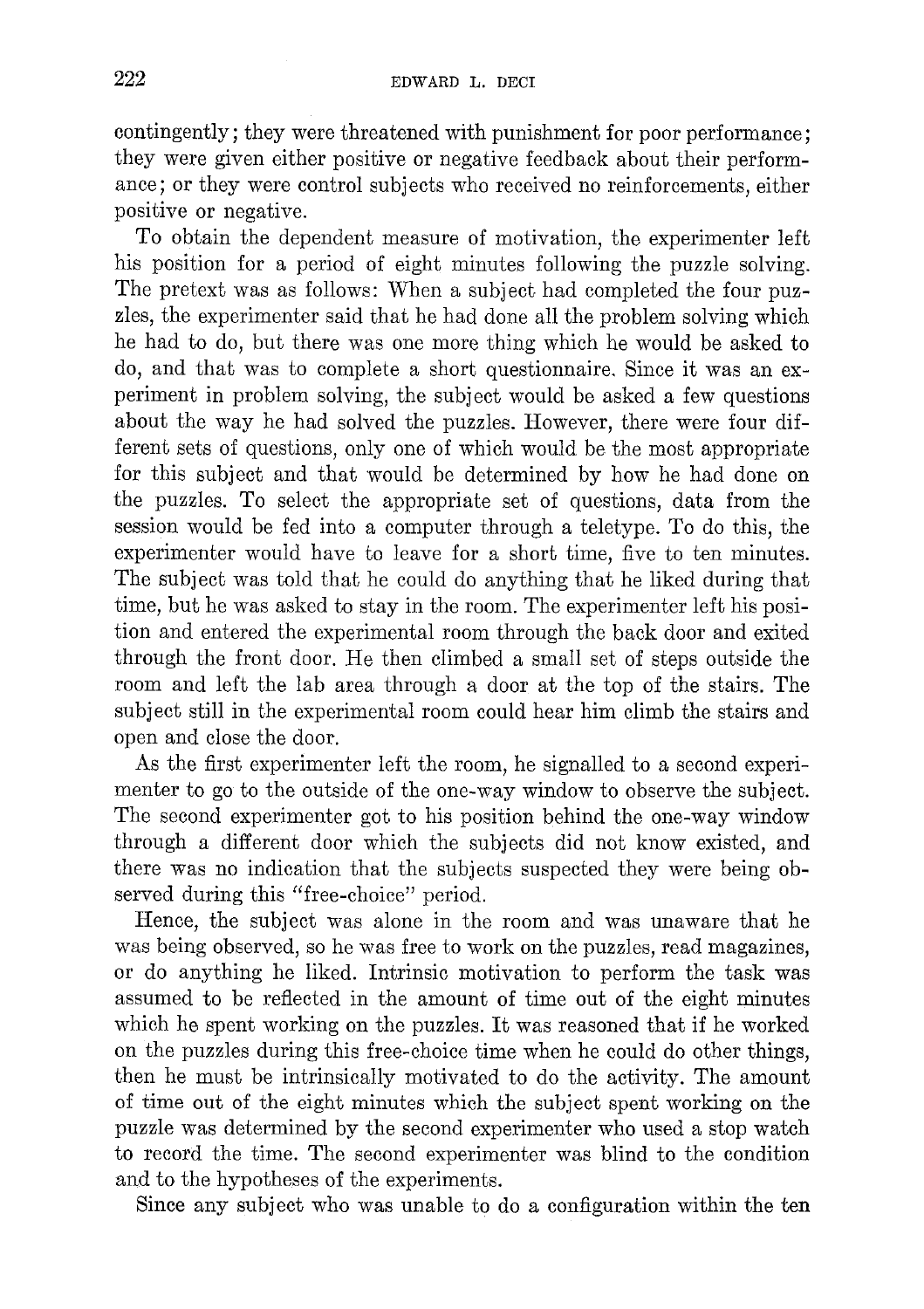minutes allowed was told the solution and allowed to do it, the possibility that the Zeigarnik (1927) effect would influence whether or not he worked on the puzzle in the eight-minute free choice period was minimized.

The configurations whose drawings were in the pile to his right under the sample during the entire experiment were impossible ones to do. This precluded the possibility that a subject would finish a configuration during the free-choice period and have that be a causal factor in determining whether or not he continued working on the puzzle.

After eight minutes, the first experimenter returned to the room and asked the subjects to complete the questionnaire.

### RESULTS AND THEORY

As mentioned earlier, using this paradigm Deci (1972) replicated the finding that subjects who were paid one dollar per puzzle solved showed a decrease in intrinsic motivation.

Further, Deci and Caseio (1972) reported that when subjects were threatened with punishment for poor performance, their intrinsic motivation also decreased. These experimental subjects were told that if they were unable to solve a puzzle within the ten minutes allotted, a buzzer would sound indicating that their time was up. They were then given a brief exposure (about one second) to the buzzer so they would know that it was truly noxious. Hence they were performing because they were intrinsically motivated and because good performance would allow them to avoid a punishment (the buzzer). The results indicated that those who solved puzzles under threat of punishment were less intrinsically motirated during the free-choice period than subjects who solved the same puzzles with no threat of punishment.

Deci has suggested a cognitive evaluation theory to explain this change in intrinsic motivation. It concentrates on a person's perception of why he is doing the activity. When he is intrinsically motivated, the perceived locus of causality (Heider, 1958) of that behavior is within himself. He is doing it because it provides him with some sort of internal satisfaction. However, when he performs the activity for external reinforcements such as money, he comes to perceive that he is doing it for the money. The perceived locus of causality changes from within himself to the environment; that is, he cognitively reevaluates the activity as one which he does because it provides him with external rewards. In other words, the first process by which intrinsic motivation can be affected is a change in perceived locus of causality.

On the other hand, Deei (1971, 1972) has reported that verbal reinforcements do not decrease intrinsic motivation; in fact, they appear to enhance it. In the Deci (1971) study, the three-session paradigm described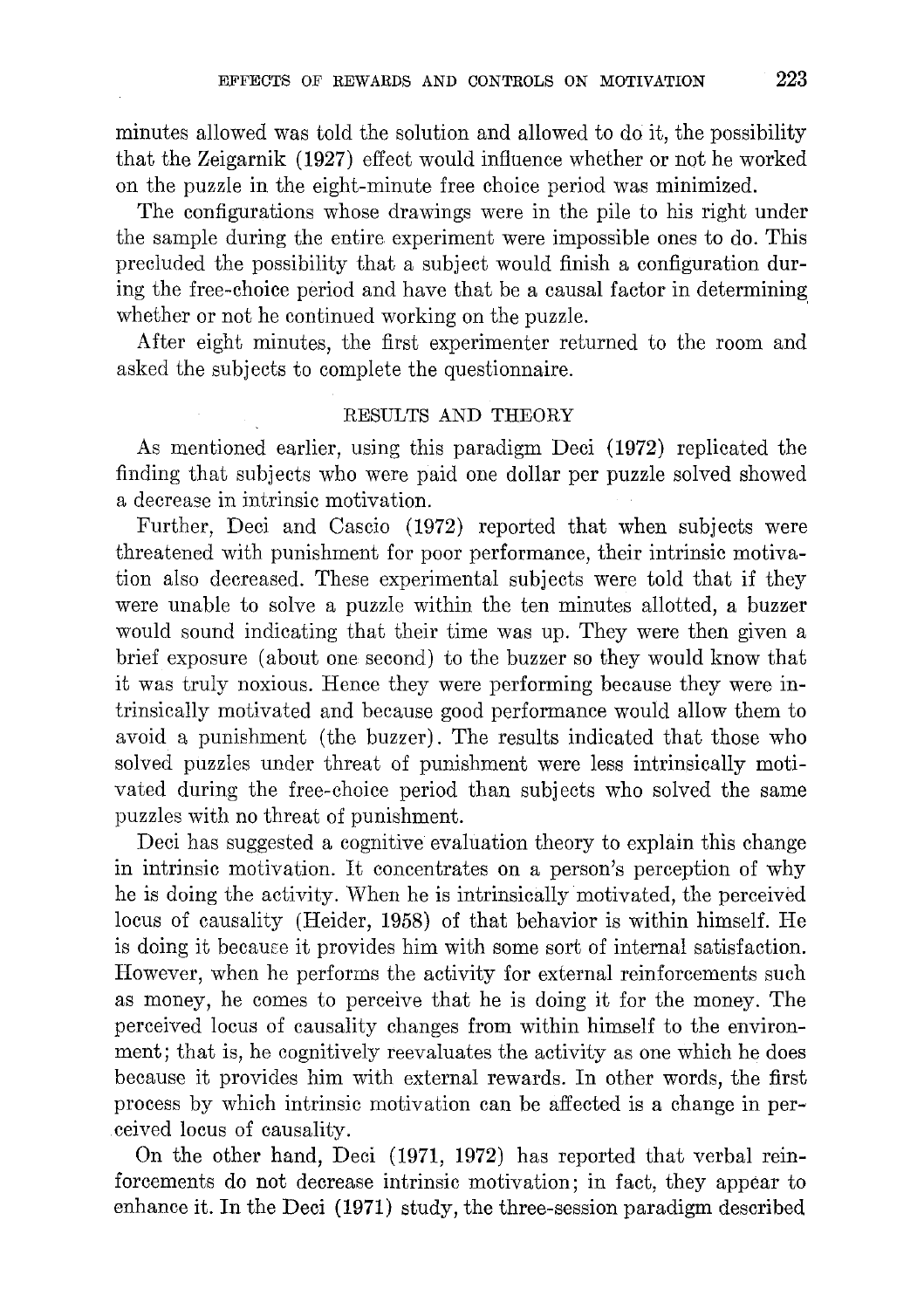earlier was used. In this study, the experimental subjects were rewarded with verbal statements such as, "That's very good, it's the fastest anyone has solved this one," each time they solved a puzzle. The control group received no rewards. The results indicated that subjects who received verbal rewards were more intrinsically motivated following that experience than subjects who received no rewards. These results were replicated for males (Deci, *1972)* using the one-session methodology described above.

The essential difference between money and verbal rewards is that verbal rewards may not be phenomenologically distinguishable from the feelings of satisfaction which the person gets for doing the activity. Hence, the verbal reinforcements strengthen his intrinsic motivation because they provide additional positive value which becomes associated with the activity; so the subiect is more likely to perform the activity in the absence of external rewards. According to the cognitive evaluation theory then, the second process by which intrinsic motivation can be affected is that of feedback. Positive feedback increases the total positive value properties (Koch, 1956) associated with the activity by strengthening the person's sense of competence and self-determination. This makes him more intrinsically motivated to perform the activity.

In another experiment using the one-session paradigm, Deci and Cascio (1972) showed that negative feedback resulting from bad performance on an intrinsically motivated activity caused a decrease in intrinsic motivation. According to the cognitive evaluation theory, the psychological process underlying this decrease is the same as the process by which positive feedback enhanced intrinsic motivation. The negative value associated with the failure and the resulting threat to the person's sense of competence offsets some of the positive value associated with the activity, thereby causing a decrease in intrinsic motivation.

It was suggested (Deci & Cascio, 1972) that the relation between feedback and intrinsic motivation may not be monotonic. With positive feedback, if there is too much feedback, the person may become dependent on it just as he becomes dependent on money, and this would lead to a decrease in intrinsic motivation. Further, too much positive feedback could cause the person to perceive that he is being ingratiated (Jones, 1964), and this would also lead to a decrease in intrinsic motivation. With negative feedback, a very small amount could serve as a challenge to the person, making him more intrinsically motivated. However, when there is enough negative feedback to threaten his sense of competence and selfdetermination, it will lead to a decrease in intrinsic motivation.

Interpreting these results in relation to theories of work motivation, it seems clear that the effects of intrinsic motivation and extrinsic motivation are not additive. While extrinsic rewards such as money can certainly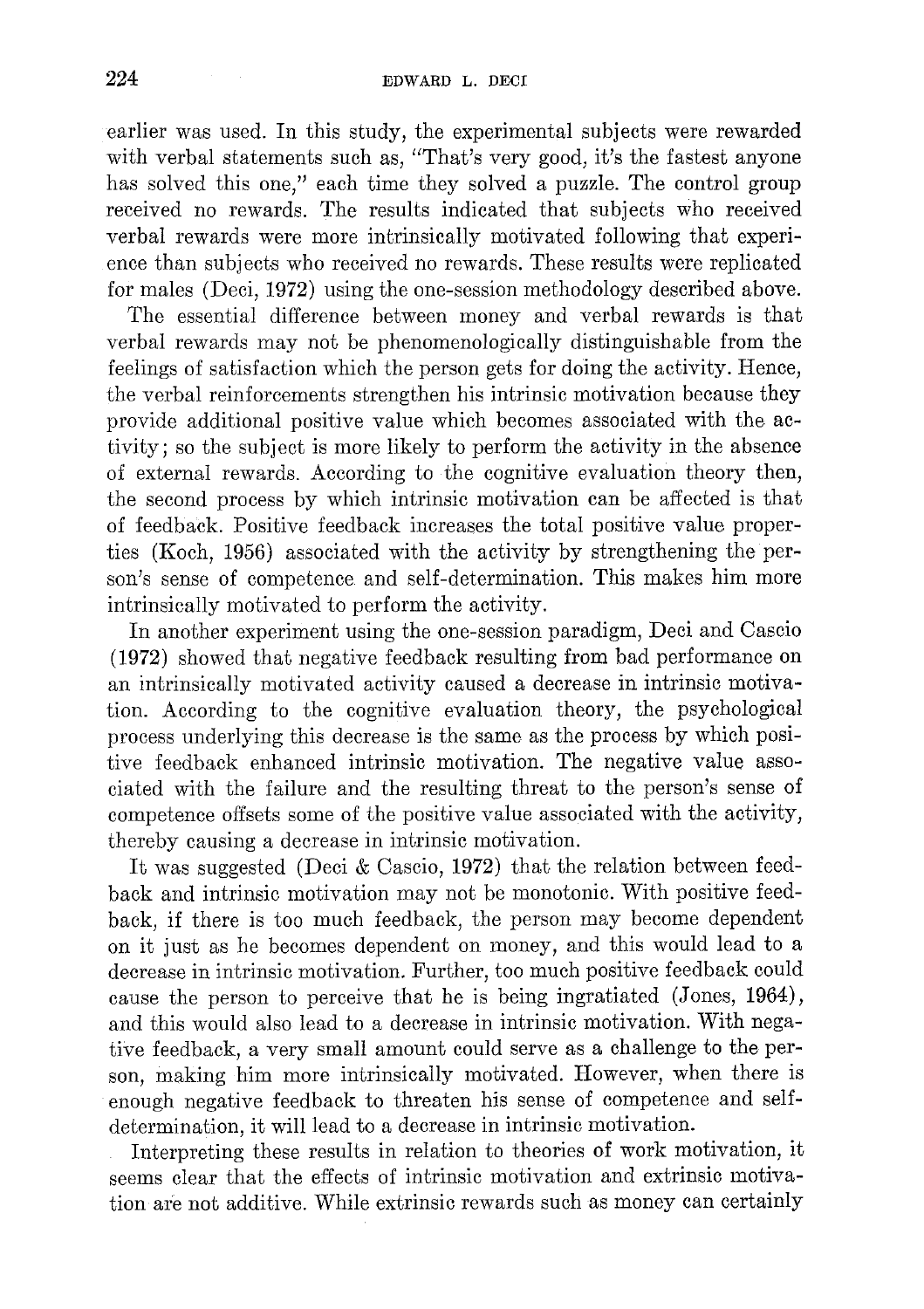motivate behavior, they appear to be doing so at the expense of intrinsic motivation. As a result, contingency payment systems do not appear to be compatible with participative management systems. Likert (1967, p. 113) has stated, "Basing the compensation of a manager of a profit center largely upon his performance has much to commend it  $\dots$ ." While this could certainly motivate the manager, it could also interfer with his intrinsic motivation, which is an integral part of Likert's System 4 management.

Given these results, it becomes interesting to ask whether it is the money *per se,* or the money administered contingently which causes the decrease in intrinsic motivation. The next experiment was designed to investigate that question. Does money affect intrinsic motivation when it is administered for an activity in a way that is not contingent upon performance?

The general paradigm employed in this study was the one-session paradigm described in detail above. The subjects in the experimental group were told that they would be paid \$2 for participating in the experiment since there were research funds available for paying subjects, and they would receive the money in cash at the end of the experiment. The control subjects did exactly the same thing as the experimental subieets except that there was no mention of money to the controls.

The control condition in this experiment was identical to that in the Deei (1972) experiment. The experimental condition was also the same as the "money only" condition in the previous experiment except that in the previous experiment subjects were paid \$1 for each puzzle they solved (out of four) whereas in this experiment each subject received \$2 regardless of performance. The critical difference then is that the money paid to experimental subjects in this experiment is not contingent on performanee whereas it was in the previous study. The control groups in the two experiments were treated identically, although the experimenter was different in the two experiments.

Table 1 presents the experimental data. Subieets in the control eondi-

TABLE 1 NUMBER OF SECONDS SPENT BY EXPERIMENTAL AND CONTROL SUBJECTS WORKING ON THE PUZZLES DURING THE EIGHT-MINUTE "FREE-CHOICE" PERIOD

|                                       | Control           | Experimental      |
|---------------------------------------|-------------------|-------------------|
| Noncontingent payment study           | 190.2<br>$n = 16$ | 192.8<br>$n = 24$ |
| Contingent payment study, Deci (1972) | 208.4<br>$n=16$   | 108.6<br>$n = 16$ |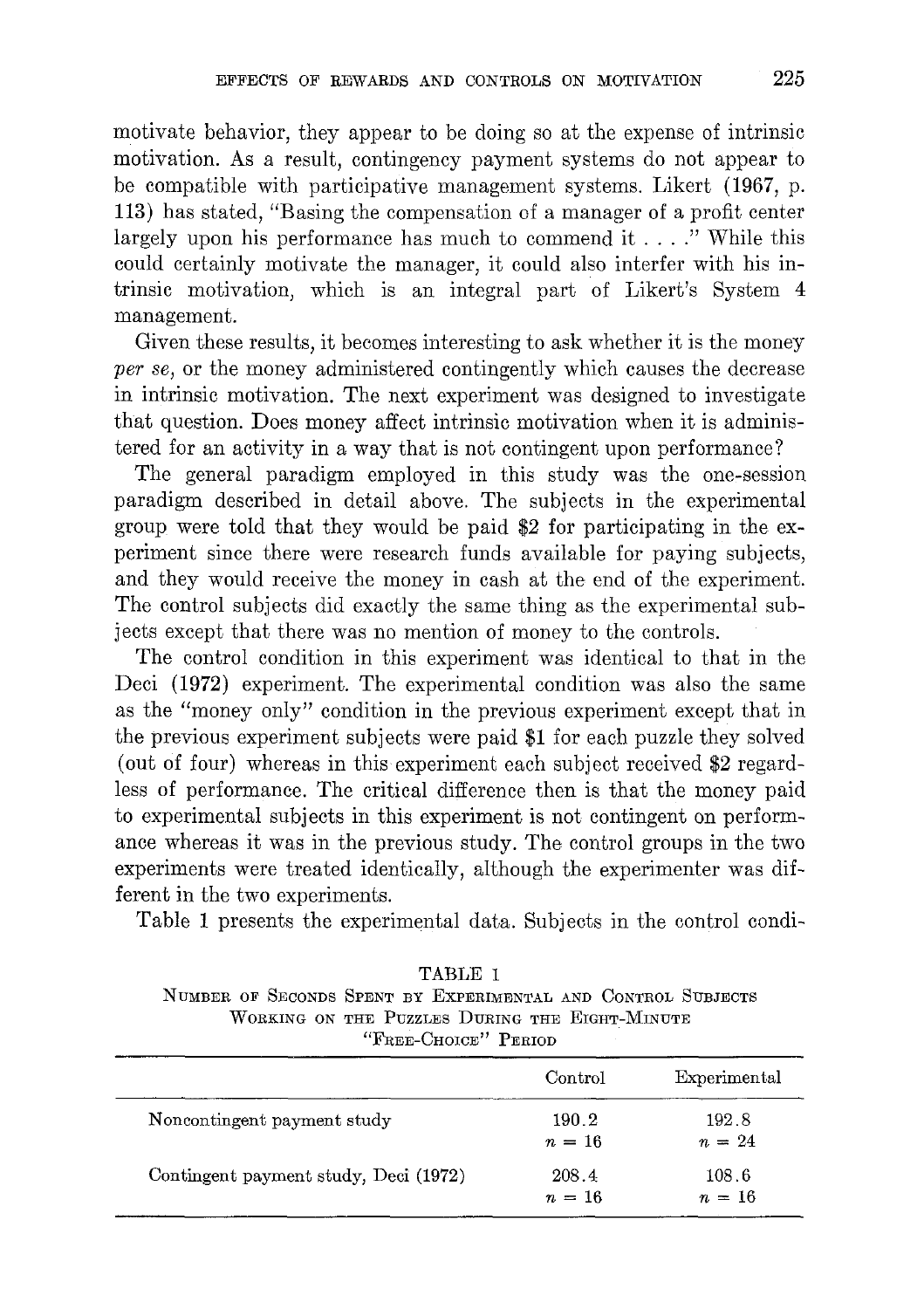| External reward or control      | Effect on intrinsic motivation<br>Decrease |  |
|---------------------------------|--------------------------------------------|--|
| Contingent monetary payments    |                                            |  |
| Noncontingent monetary payments | No change                                  |  |
| Threats of punishment           | Decrease                                   |  |
| Positive feedback               | Increase                                   |  |
| Negative feedback               | Decrease                                   |  |

TABLE **<sup>2</sup>** A SUMMARY OF THE EFFECTS OF VARIOUS EXTERNAL REWARDS AND CONTROLS ON INTRINSIC MOTIVATION

tion who received no money for solving puzzles spent an average of 190.2 seconds out of the 480 seconds of free-choice time working on the puzzles, whereas the experimental subjects who received \$2 for participating spent an average of 192.8 seconds. Clearly there is no difference. On the other hand, in the contingent-payment experiment (Deci, 1972) there was a significant difference. The control subjects spent an average of 208.4 seconds while the experimental subjects, who were paid \$1 for each puzzle they solved, spent only 108.6 seconds.

The small difference between the control groups in the two experiments does not even approach significance  $(t = .22)$  and may be due to chance or to the fact that a different experimenter conducted the two studies.

When payments were made contingent upon performance, the subjects' intrinsic motivation decreased, whereas when payments were not contingent upon performance, intrinsic motivation did not decrease. These findings are consistent with the cognitive evaluation theory. When money is contingent, the subjects are more likely to perceive that they are performing for the money. Their doing the activity is instrumental to their receiving rewards, so they perceive the rewards as the reason for the activity. On the other hand, when rewards are noncontingent, performance is not tied directly to rewards. Consequently, the subjects are less likely to perceive that the rewards are the reason for their performance.

*In summation.* The experimental results give support to the cognitive evaluation theory which proposes that intrinsic motivation may be affected either through the process of change in perceived locus of causality or the process of feedback. These experimental results are summarized in Table 2.

#### **DISCUSSION**

To understand the importance of these results for organizations, it is necessary to distinguish between keeping a person on the job and motivating him to perform effectively on that job. To attract and keep a per-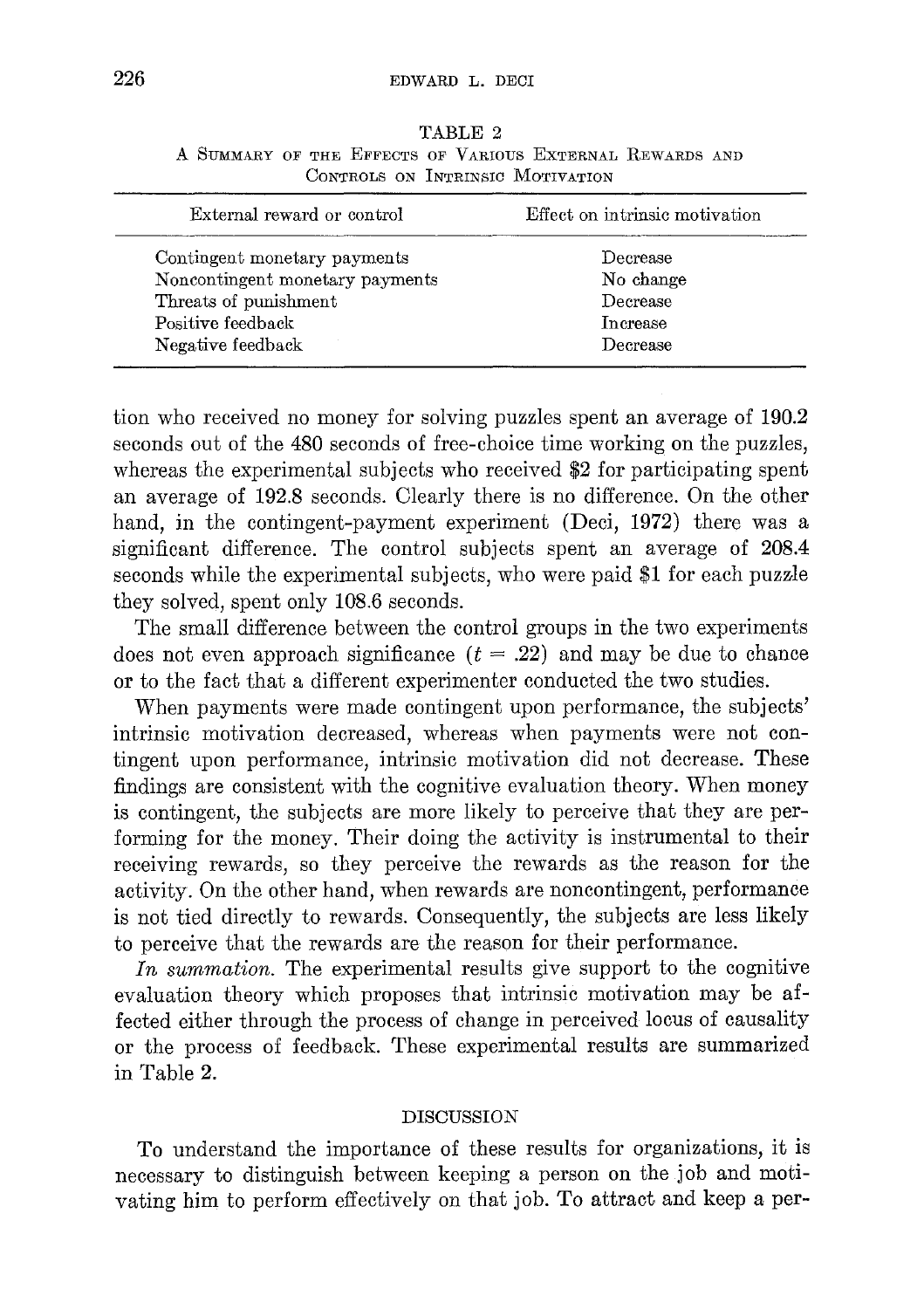son in an organization, it is necessary to satisfy his needs (Ross & Zander, 1957). He will have to be paid a competitive salary and given other comforts. However, satisfying a worker does not guarantee that he will be motivated to perform well on the job (Brayfield & Crockett, 1955; Kahn, 1960; Vroom, 1964).

Let us, therefore, consider how payments and intrinsic factors relate to satisfaction on the one hand and effective performance on the other. Paying workers is necessary to attract them to jobs and keep them satisfied with those jobs. However, in order to use money as a motivator of performance, the performance has to be perceived by the worker as being instrumental to his receiving the money (Vroom, 1964; Lawler, 1971). This is generally accomplished by making pay contingent upon performance. In other words, it is not the money per se which motivates performance but rather it is the way that it is administered. To use money as an extrinsic motivator (or controller) of behavior it has to be administered contingently. However, we have seen that not only are there many difficulties in making such a system work effectively, but also such a system decreases intrinsic motivation.

On the other hand, a system for motivating employees such as participative management which--through participation and job enlargement- attempts to arouse intrinsic motivation, appears to motivate effective performance at the same time that it satisfies higher-order needs. In fact, Lawler and Porter (1967) show that effective performance leads to satisfaction, although there may be individual differences in this (Hackman & Lawler, 1971).

Since advocates of participative management stress the importance of intrinsic motivation, the earlier experimental results (Deci, 1971, 1972) which demonstrate that money decreases intrinsic motivation have led some antagonists to the conclusion that workers should not be paid. Clearly, such a prescription is absurd for anyone interested in more than vacant jobs.

The importance of the present noncontingent payment study is that money does not decrease intrinsic motivation if it is paid noncontingently. It is possible to pay workers and still have them intrinsically motivated. Hence, the writer favors the prescription that we concentrate on structuring situations and jobs to arouse intrinsic motivation, rather than trying to structure piece-rate and other contingency payment schemes. Workers would be intrinsically motivated and would seek to satisfy their higher-order needs through effective performance. The noncontingent payments (or salaries) would help to satisfy the workers and keep them on the job especially if the pay were equitable (Adams, 1965; Pritchard, 1969). At the same time the money would help keep the higher-order needs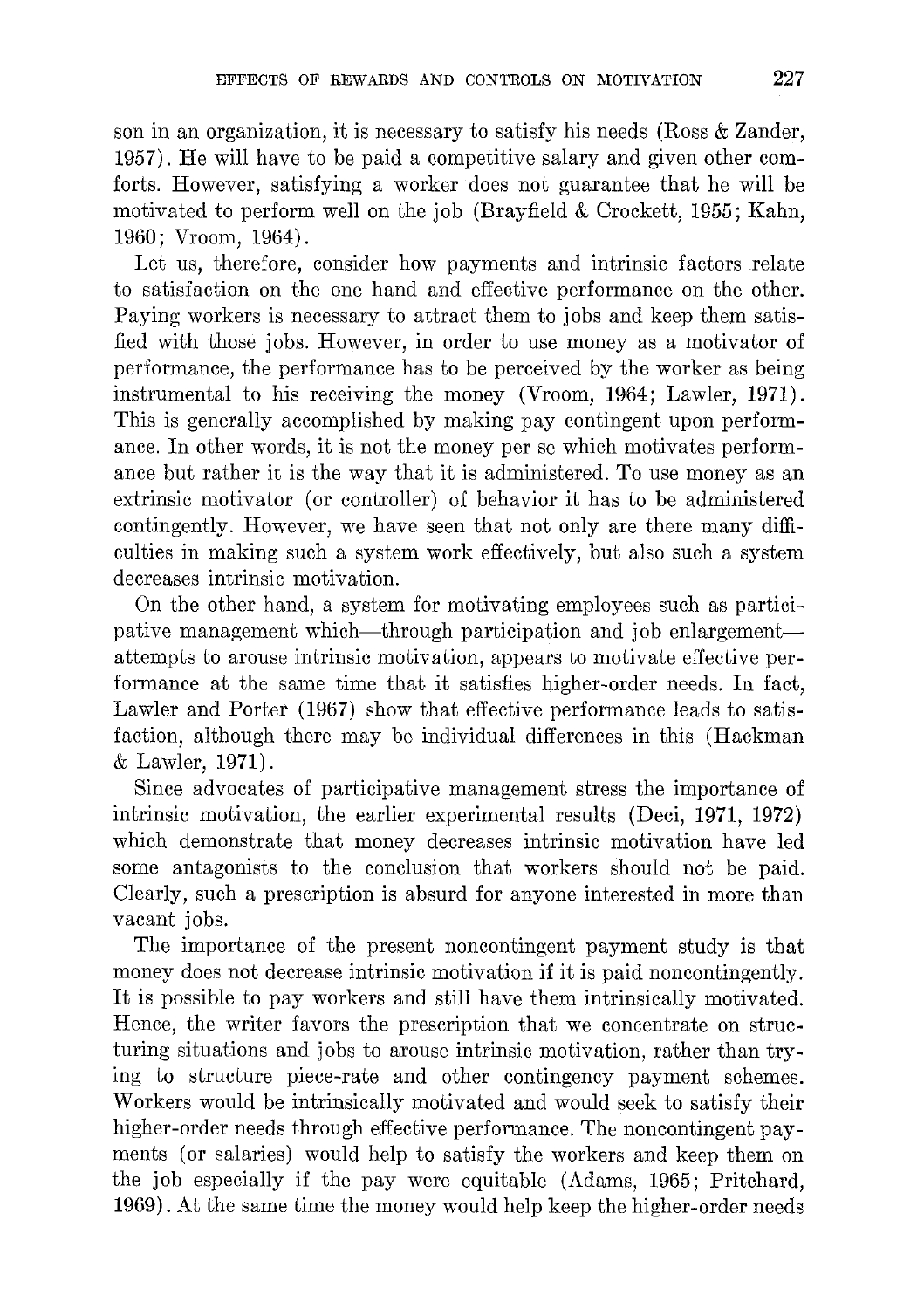salient by satisfying the lower ones (Maslow, 1943; Alderfer, 1971), and in so doing it would not decrease intrinsic motivation.

#### REFERENCES

- ADAMS, J. S. Inequity in social exchange. In L. Berkowitz (Ed.), *Advances in experimental social psychology,* Vol. II, New York: Academic Press, 1955, pp. 267-299.
- ALDERFER, C. P. *Human needs in organizational settings.* New York: Free Press, 1971. ARGYRIS, C. *Personality and organization.* New York: Harper, 1957.
- ATKINSON, J. W. An introduction to motivation. Princeton, N. J.: Van Nostrand, 1964.
- BRAYFIELD, A. H., & CROCKETT, W. H. Employee attitudes and employee performance. *Psychological Bulletin,* 1955, 52, 396-424.
- DE CHARMS, R. *Personal causation: The internal affective determinants of behavior.* New York: Academic Press, 1958.
- DECI, E. L. The effects of externally mediated rewards on intrinsic motivation. *Journal o] Personality and Social Psychology,* 1971, 18, 105-115.
- Decr, E. L. Intrinsic motivation, extrinsic reinforcement, and inequity. *Journal of Personality and Social Psychology,* 1972, in press.
- DECI, E. L., & Cascio, W. F. Changes in intrinsic motivation as a function of negative feedback and threats. Paper presented at the Eastern Psychological Association Convention, April, *1972.*
- ~ACKMAN, J. R., (~ LAWLER, E. E. Employee reactions to job characteristics. *Journal o] Applied Psychology Monograph,* 1971, 55, 259-286.
- HEIDER, F. The psychology of interpersonal relations. New York: Wiley, 1958.
- JONES, E. E. *Ingratiation.* New York: Appleton-Century-Crofts, 1964.
- KAHN, R. L. Productivity and job satisfaction. *Personnel Psychology*, 1960, 13, 275-287.
- Kocg, S. Behavior as intrinsically regulated: Work notes towards a pre-theory of phenomena called "motivational." *Nebraska Symposium on Motivation.* Lincoln Neb. : Univ. of Nebraska Press, 1956, pp. *42-87.*
- KORNHAUSER, A. W. *Mental health of the industrial worker: A Detroit study*. New York: Wiley, 1965.
- LAWLER, E. E. Job design and employee motivation. *Personnel Psychology,* 1969, 22, *426-435.*
- LAWLER, E. E. Pay and organizational effectiveness: A psychological view. New York: McGraw-Hill, 1971.
- LAWLER, E. E., & PORTER, L. W. The effect of performance on job satisfaction. *Industrial Relations,* 1967, 7, 20-28.
- LEAVITT, H. J. Unhuman organizations. *Harvard Business Review*, 1962, 40, 90–98.
- LIKERT, R. *New patterns of management*. New York: McGraw-Hill, 1961.
- LIKERT, R. *The human organization.* New York: McGraw-Hilt, 1967.
- MARROW, A. J., BOWERS, D. G., & SEASHORE, S. E. *Management by participation*. New York: Harper, 1967.
- MASLOW, A. H. A theory of human motivation. *Psychological Review*, 1943, 50, 370-396.
- MasLow, A. H. *Eupsychian management*. Homewood, IL: Irwin-Dorsey, 1965.
- MASLOW, A. H. *Motivation and personality* (2nd Ed.) New York: Harper & Row, 1970.
- McGREGOR, D. *The human side of enterprise*. New York: McGraw-Hill, 1960.